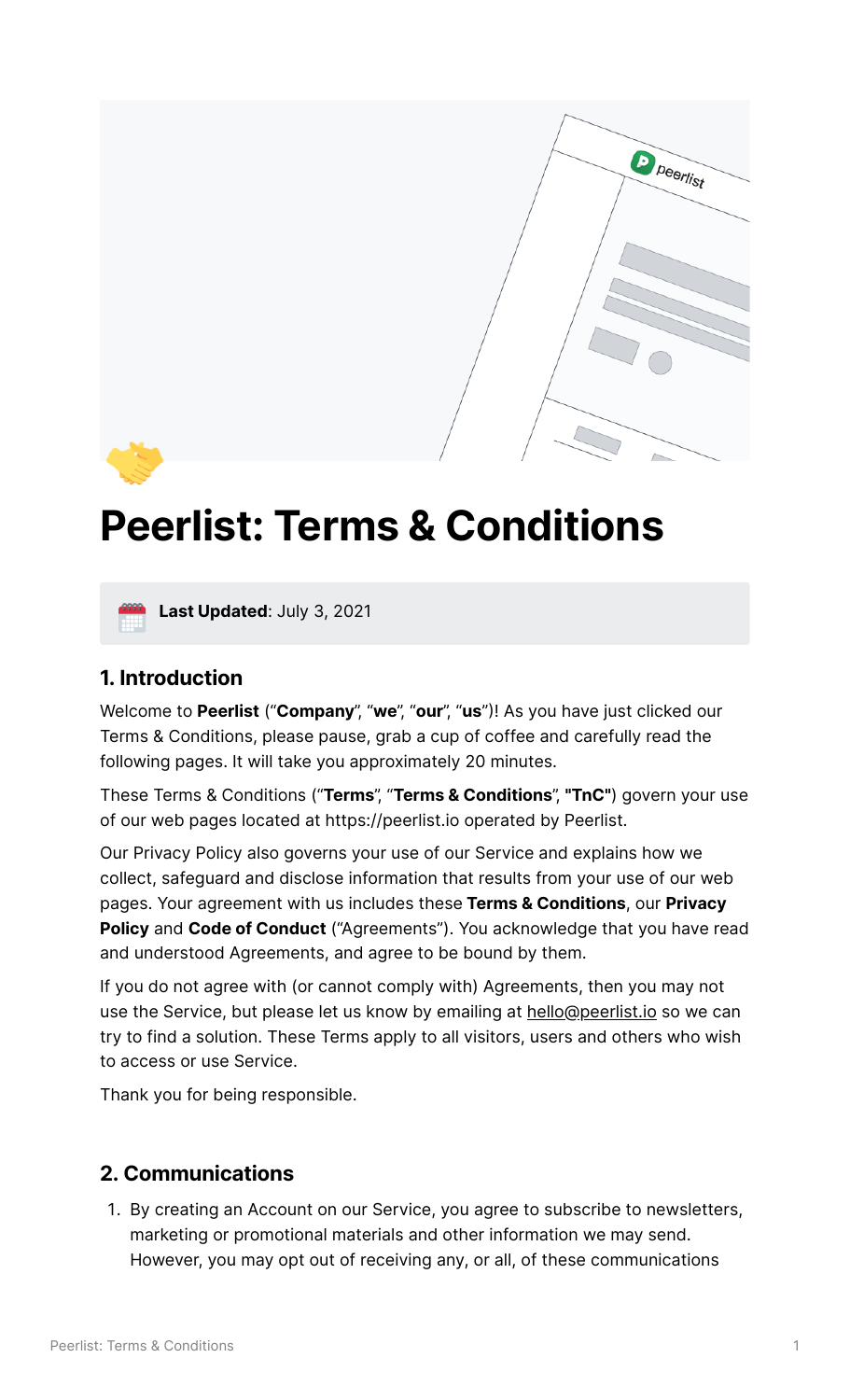from us by following the unsubscribe link or by going to Settings > Notifications.

- 2. You cannot unsubscribe from system-generated emails. System notifications are important for us to maintain system sanity, privacy and safety of Peerlist members. By default Peerlist will send you system, privacy and security related email notifications, for example, not limited to:
	- When there is a reset password request, password changed, etc.
	- 2. Updates to our Privacy Policy, Code of Conduct and Terms of Use.
	- When we notice any unusual activity related to your account.
	- When there is a login from a new device.

#### **3. Disclaimer**

- 1. Peerlist and its affiliates make no representation or warranty about the services, including any representation that the services will be uninterrupted or error-free, and provide the services (including content and information) on an "as is" and "as available" basis. To the fullest extent permitted under applicable law, peerlist and its affiliates disclaim any implied or statutory warranty, including any implied warranty of title, the accuracy of data, noninfringement, merchantability or fitness for a particular purpose.
- The materials on Peerlist's web site are provided "as is". Peerlist makes no warranties, expressed or implied, and hereby disclaims and negates all other warranties, including without limitation, implied warranties or conditions of merchantability, fitness for a particular purpose, or non-infringement of intellectual property or other violation of rights. Further, Peerlist does not warrant or make any representations concerning the accuracy, likely results, or reliability of the use of the materials on its Internet web site or otherwise relating to such materials or on any sites linked to this site.
- Peerlist and its affiliates, including but not limited, will not be liable in connection with this contract for lost profits or lost business opportunities, reputation (eg. offensive or defamatory statements), loss of data (eg. downtime or loss, use of, or changes to, your information or content) or any indirect, incidental, consequential, special or punitive damages.
- 4. Peerlist does not guarantee the accuracy of information provided and displayed by users on their Peerlist profiles.

### **4. Limitations**

In no event shall Peerlist or its suppliers be liable for any damages (including, without limitation, damages for loss of data or profit, or due to business interruption,) arising out of the use or inability to use the materials on Peerlist's Internet site, even if Peerlist or an authorised representative has been notified orally or in writing of the possibility of such damage. Because some jurisdictions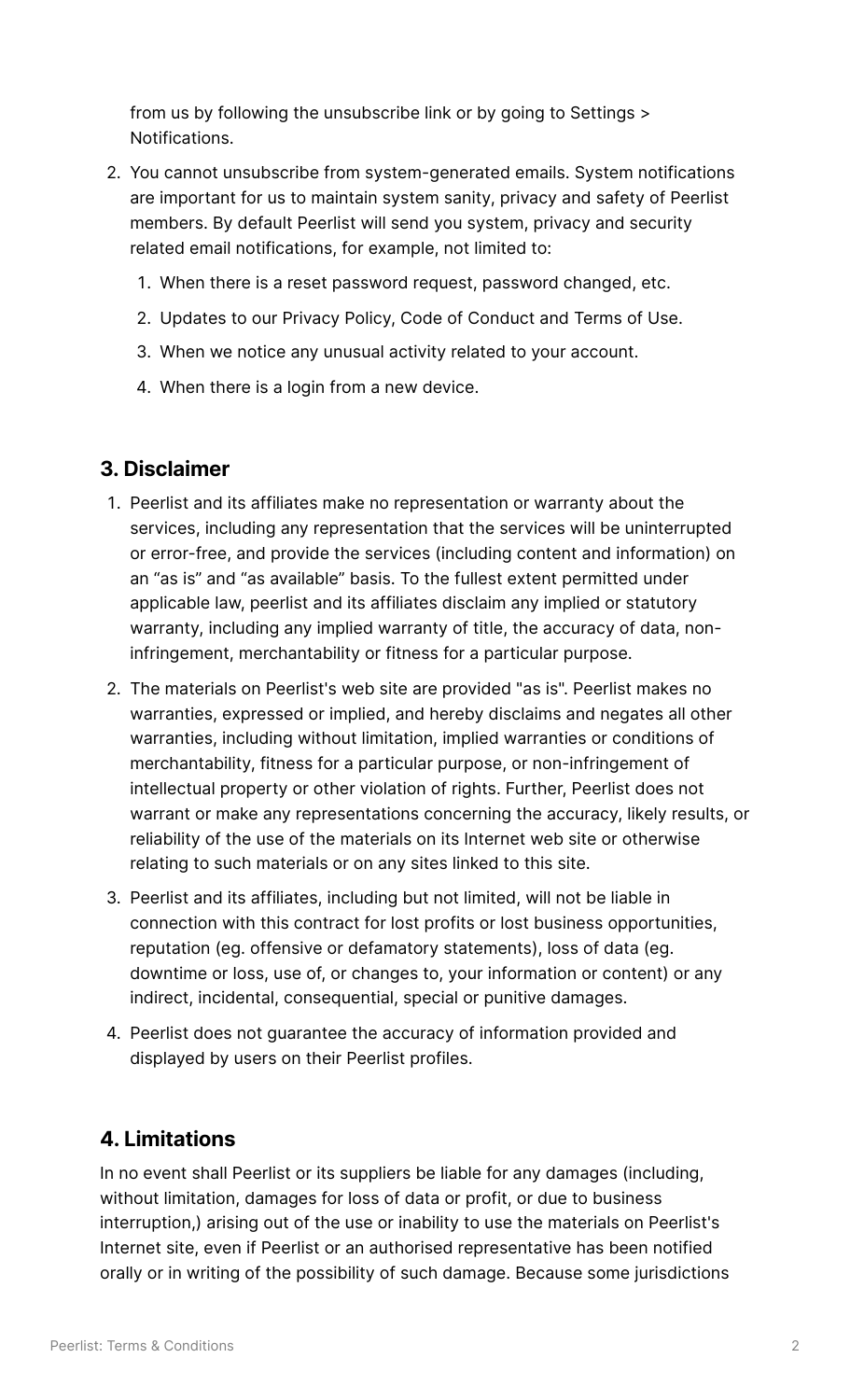do not allow limitations on implied warranties, or limitations of liability for consequential or incidental damages, these limitations may not apply to you.

### **5. Revisions and Errata**

The materials appearing on Peerlist's web site could include technical, typographical, or photographic errors. Peerlist does not warrant that any of the materials on its web site are accurate, complete, or current. Peerlist may make changes to the materials contained on its web site at any time without notice. Peerlist does not, however, make any commitment to update the materials.

### **6. Links**

Peerlist has not reviewed all of the sites linked to its Internet web site and is not responsible for the contents of any such linked site. The inclusion of any link does not imply endorsement by Peerlist of the site. Use of any such linked web site is at the user's own risk.

## **7. Site Terms of Use Modifications**

Peerlist may revise these terms of use for its web site at any time without notice. By using this web site you are agreeing to be bound by the then current version of these Terms and Conditions of Use.

We will make our best efforts to notify you of any change to this and all other "Agreements" to your registered email. But does not guarantee the delivery of it as it is out of our scope and control.

### **8. Peerlist Trademarks and Logos Policy**

All uses of the Peerlist logo, Peerlist badges, brand slogans, iconography, and the like, may only be used with express permission from Peerlist. Peerlist reserves all rights, even if certain assets are included in Peerlist open source projects. Please contact [hello@peerlist.io](mailto:hello@peerlist.io) with any questions or to request permission.

All the trademarks/logos displayed on Peerlist profiles (except Peerlist trademark/logo) are owned by respective incorporations. Peerlist use it adhering to respective brand guidelines. We are grateful to all brands displayed on Peerlist profile and we treat their trademarks/logos with outmost respect!

### **9. Username Policy**

To use some aspects of the Services, you must register for an account (an "Account"). Registration data and certain other information about you and your Account are governed by our Privacy Policy. You will not: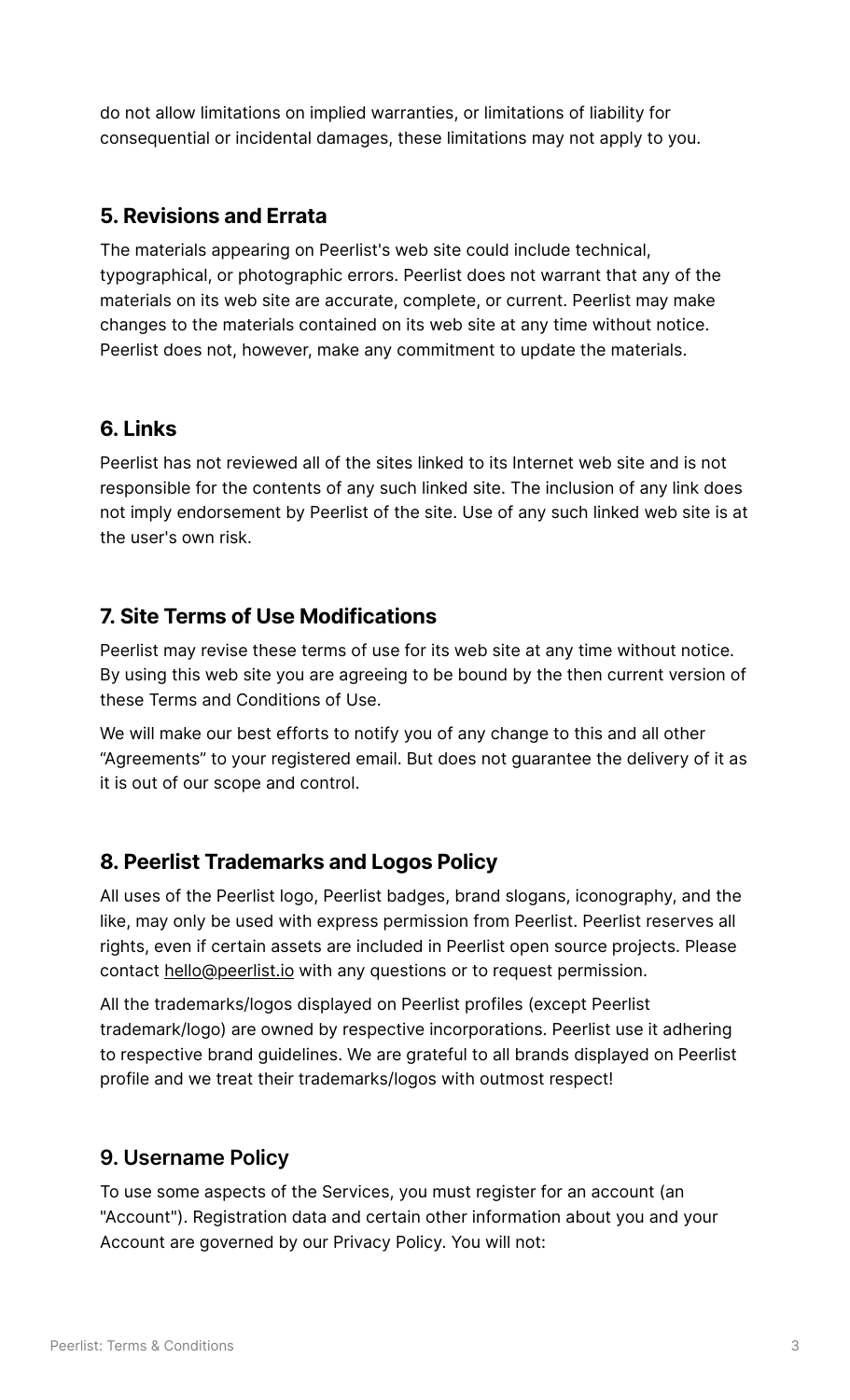(a) select or use as a username a name of another person with the intent to impersonate that person;

(b) use as a username a name subject to any rights of a person (including, without limitation, copyrights or trademarks) other than you without appropriate authorization; or

(c) use, as a username, a name that we reasonably consider is otherwise offensive, vulgar or obscene.

 In short: When choosing <sup>a</sup> username, please be respectful and only choose one you are authorized to use.

#### **10. Reserved Names**

Peerlist has the right to maintain a list of reserved names (usernames, profile handle and other synonyms) which will not be made publicly available. These reserved names may be set aside for purposes of proactive trademark protection, avoiding user confusion, security measures, or any other reason (or no reason).

Additionally, Peerlist reserves the right to change any already-claimed name at its sole discretion. In such cases, Peerlist will make a reasonable effort to find a suitable alternative and assist with any transition-related concerns.

Attempts to sell, buy, or solicit other forms of payment in exchange for usernames are also violations and may result in permanent account suspension.

To report copyright infringement, impersonation; send email to [hello@peerlist.io](mailto:hello@peerlist.io)

#### **11. Content Policy**

Our Service allows you to post, link, store, share and otherwise make available certain information, text, graphics, videos, or other material ("Content"). You are responsible for Content that you post on or through Service, including its legality, reliability, and appropriateness.

By posting Content on or through Service, You represent and warrant that: (i) Content is yours (you own it) and/or you have the right to use it and the right to grant us the rights and license as provided in these Terms, and (ii) that the posting of your Content on or through Service does not violate the privacy rights, publicity rights, copyrights, contract rights or any other rights of any person or entity. We reserve the right to terminate the account of anyone found to be infringing on a copyright.

You retain any and all of your rights to any Content you submit, post or display on or through Service and you are responsible for protecting those rights. We take no responsibility and assume no liability for Content you or any third party posts on or through Service. However, by posting Content using Service you grant us the right and license to use, modify, publicly perform, publicly display, reproduce, and distribute such Content on and through Service. You agree that this license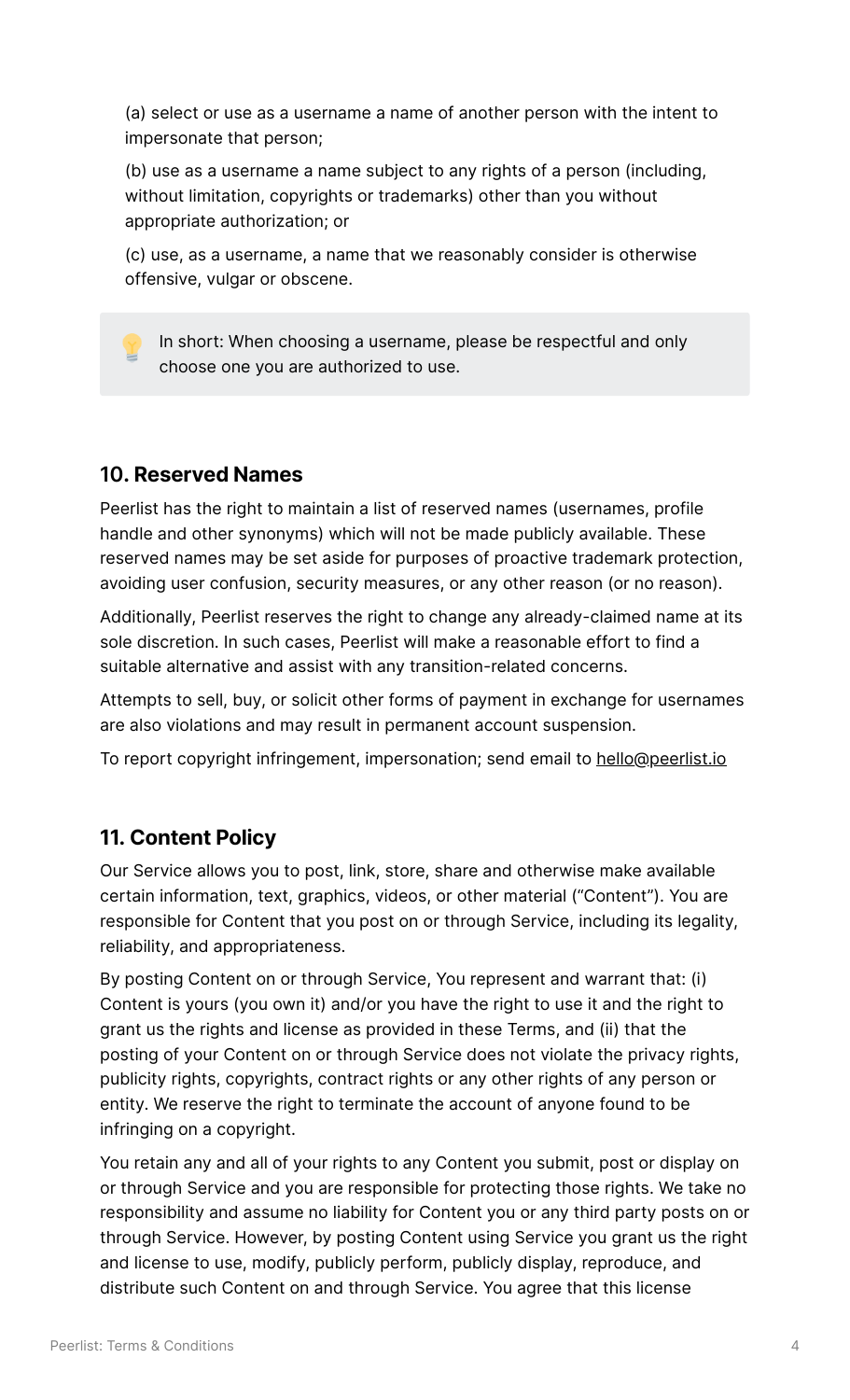includes the right for us to make your Content available to other users of Service, who may also use your Content subject to these Terms.

Peerlist has the right but not the obligation to monitor and edit all Content provided by users.

The following policy applies to profiles, comments, articles, and all other works shared on the Peerlist platform:

- Users must make a good-faith effort to add/share the most accurate information about their work experience, education, certification, community work and all the other direct/indirect, visible/invisible information on their profiles.
- 2. Your Account/Profile is not named in a manner that misleads your readers into thinking that you are another person or company. For example, your Account's URL or name is not the name of a person other than yourself or company other than your own.
- 3. the downloading, copying and use of the Content will not infringe the proprietary rights, including but not limited to the copyright, patent, trademark or trade secret rights, of any third party;
- 4. the Content is not obscene, libellous or defamatory, hateful or racially or ethnically objectionable, and does not violate the privacy or publicity rights of any third party;

## **12. Account/Profile**

When you create an account with us, you guarantee that you are above the age of 13, and that the information you provide us is accurate, complete, and current at all times. Inaccurate, incomplete, or obsolete information may result in the immediate termination of your account on Service.

You are responsible for maintaining the confidentiality of your account and password, including but not limited to the restriction of access to your computer and/or account. You agree to accept responsibility for any and all activities or actions that occur under your account and/or password, whether your password is with our Service or a third-party service. You must notify us immediately upon becoming aware of any breach of security or unauthorized use of your account.

You may not use as a username the name of another person or entity or that is not lawfully available for use, a name or trademark that is subject to any rights of another person or entity other than you, without appropriate authorization. You may not use as a username any name that is offensive, vulgar or obscene.

We reserve the right to refuse service, terminate accounts, remove or edit content, or cancel orders in our sole discretion.

If you delete Account/Profile/Content, Peerlist will use reasonable efforts to remove it from the Service, but you acknowledge that caching or references to the Content may not be made immediately unavailable.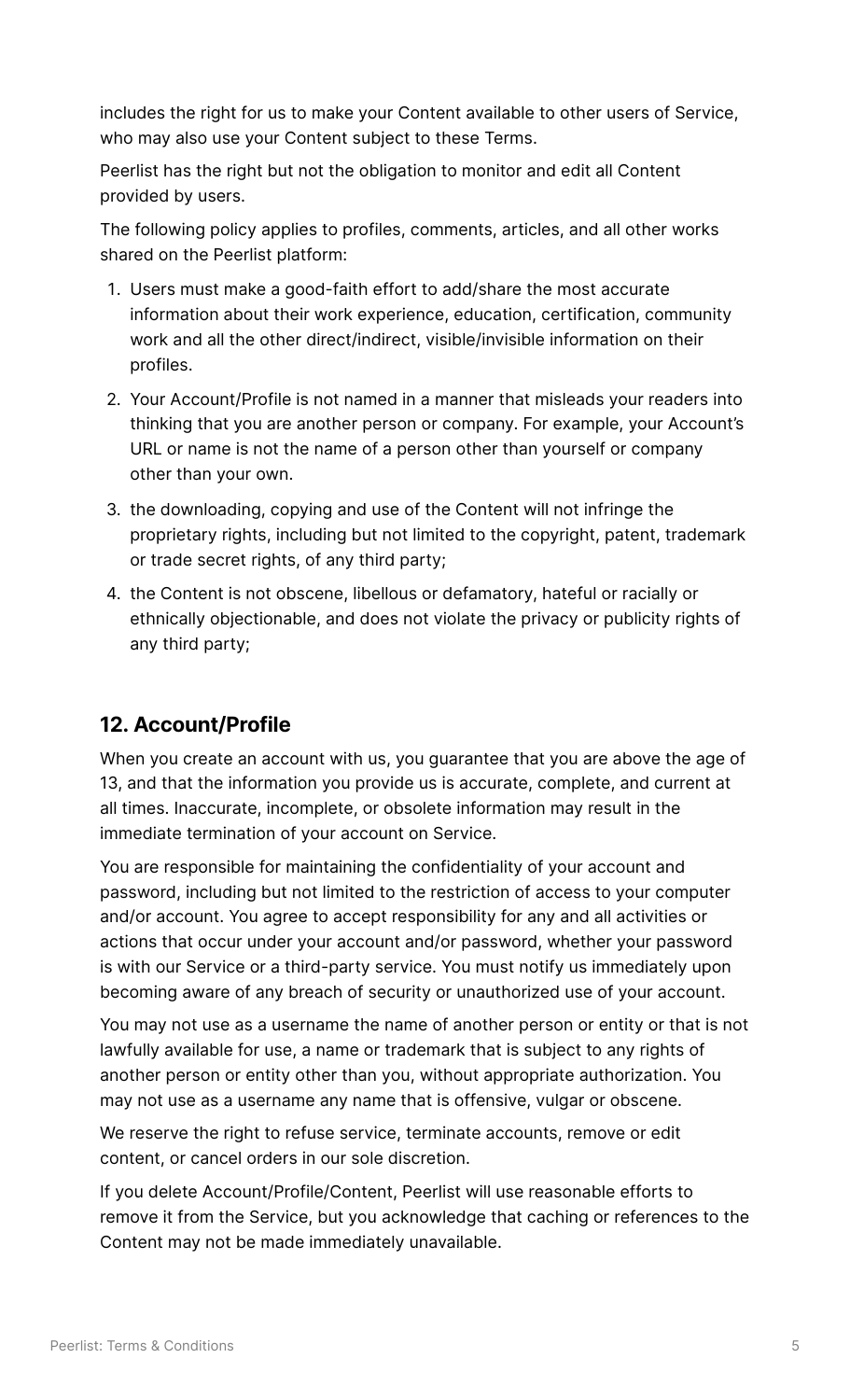## **13. Analytics**

We may use third-party Service Providers to monitor and analyze the use of our Service.

#### **Google Analytics**

Google Analytics is a web analytics service offered by Google that tracks and reports website traffic. Google uses the data collected to track and monitor the use of our Service. This data is shared with other Google services. Google may use the collected data to contextualise and personalise the ads of its own advertising network.

For more information on the privacy practices of Google, please visit the Google Privacy Terms web page: <https://policies.google.com/privacy?hl=en>

We also encourage you to review the Google's policy for safeguarding your data: <https://support.google.com/analytics/answer/6004245>.

**Mixpanel:** Provided by Mixpanel Inc.

You can prevent Mixpanel from using your information for analytics purposes by opting-out. To opt-out of Mixpanel service, please visit this page: <https://mixpanel.com/optout/>

For more information on what type of information Mixpanel collects, please visit the Terms of Use page of Mixpanel: <https://mixpanel.com/terms/>

#### **14. Warranty Disclaimer**

You acknowledge that we have no duty to take any action regarding: which users gain access to the Services; what content you access via the Services; or how you may interpret or use the content.

You release us from all liability for you having acquired or not acquired content through the Services. We make no representations concerning any content contained in or accessed through the Services, and we will not be responsible or liable for the accuracy, copyright compliance, or legality of material or content contained in or accessed through the Services.

The Services are provided "AS IS", "AS AVAILABLE" and without warranty of any kind, express, statutory or implied, including, but not limited to, the implied warranties of title, non-infringement, merchantability and fitness for a particular purpose, and any warranties implied by any course of performance or usage of trade, all of which are expressly disclaimed. We and our affiliates, and our and their officers, directors, shareholders, employees, agents, suppliers, partners and third-party content providers, and any successors or assigns, do not warrant and expressly disclaim that:

- (i) the Services will be secure or available at any particular time or location;
- (ii) any defects or errors will be corrected;
- (iii) the Services are free of viruses or other harmful components; or